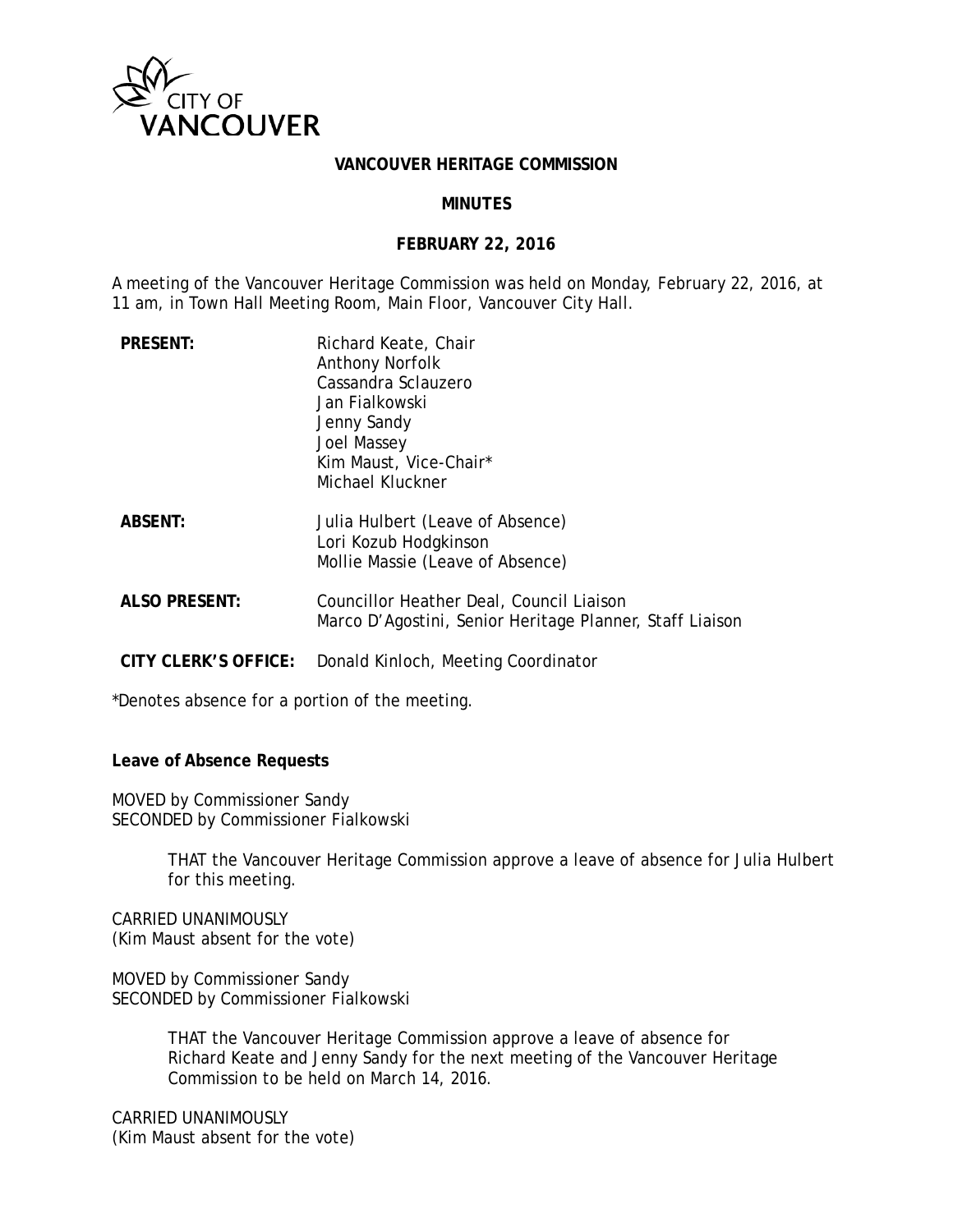# **Approval of Minutes**

MOVED by Commissioner Norfolk SECONDED by Commissioner Massey

> THAT the Vancouver Heritage Commission approve the minutes from the meeting held February 1, 2016, as circulated.

CARRIED UNANIMOUSLY (Kim Maust absent for the vote)

## **1. Business Arising from the Minutes**

None

## **2. Conservation Review**

1150 Comox Street – Heritage Designation VHC 'A' - Proposed DE419153

Issues: Revised Scheme and the response to the Commission's comments

Applicants: Jerry Rakhra, Owner Timothy Ankenman, Architect Donald Luxton, Heritage Consultant

Staff: James Boldt, Heritage Planner

The applicants explained the revised application and, along with staff, responded to questions.

MOVED by Commissioner Maust SECONDED by Commissioner Norfolk

> THAT the Vancouver Heritage Commission support the revised application for 1150 Comox Street as presented at its meeting on February 22, 2016, noting the following:

THAT the revised application now respects the character defining elements of the heritage building, including an infill proposal that has a nicely balanced window-towall proportional design that compliments the heritage building while maintaining a contemporary expression that is distinguishable.

CARRIED UNANIMOUSLY